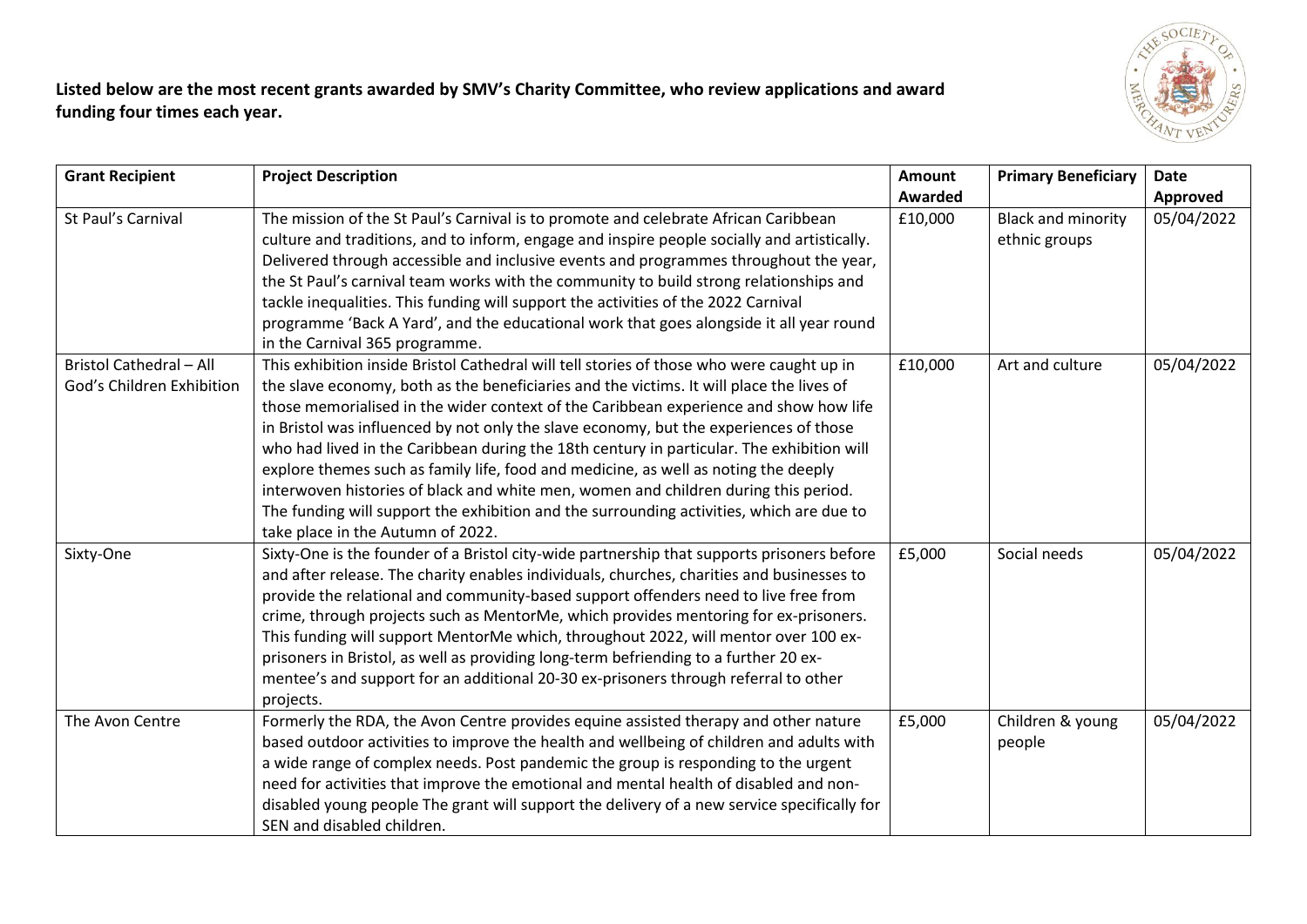| Sight Support West of              | Sight Support West of England aims to improve the quality of life for blind and partially   | £4,900 | Social needs     | 05/04/2022 |
|------------------------------------|---------------------------------------------------------------------------------------------|--------|------------------|------------|
| England                            | sighted people across the West of England. The charity supports people to continue to       |        |                  |            |
|                                    | live independently and creates peer and social networks to reduce isolation.                |        |                  |            |
|                                    | This grant will provide additional capacity to allow the group to support even more         |        |                  |            |
|                                    | visually impaired people to understand their eye condition, providing access to             |        |                  |            |
|                                    | professional advice about managing at home, moving around, managing finances and            |        |                  |            |
|                                    | employment.                                                                                 |        |                  |            |
| <b>Bristol Dementia Action</b>     | BDAA was launched in 2013 with the aim to make Bristol the most dementia friendly city      | £4,000 | Social needs     | 05/04/2022 |
| Alliance                           | in the UK by challenging perceptions of dementia. Of the 850,000 people living with         |        |                  |            |
|                                    | dementia in the UK, 4,750 live in Bristol. Many of these people risk becoming lonely and    |        |                  |            |
|                                    | isolated since they are no longer able to drive. The grant will be put towards the annual   |        |                  |            |
|                                    | cost for transporting people with dementia and their carer to events within their           |        |                  |            |
|                                    | community, such as the Happy Days Memory Café, run each month by BDAA, as well as           |        |                  |            |
|                                    | Alive Activities - a series of dementia-friendly allotment events.                          |        |                  |            |
| 1 <sup>st</sup> Little Stoke Scout | 1st Little Stoke Scout Group currently provides adventurous activities and personal         |        | Children & young | 12/01/2022 |
| Group                              | development opportunities for approximately 60 young people aged 5-14 in Little Stoke       | £2,500 | people           |            |
|                                    | and Bradley Stoke. This grant will go towards replacing vital camping equipment.            |        |                  |            |
| <b>Access Sport</b>                | Access Sport helps young people to improve their life chances through the power of          | £5,000 | Children & young | 12/01/2022 |
|                                    | sport. By training, equipping and supporting local volunteers and their community sports    |        | people           |            |
|                                    | organisations, Access Sport helps them to grow and become sustainable. The grant will       |        |                  |            |
|                                    | enable the Making Trax programme to include an additional 250 children in Hartcliffe        |        |                  |            |
|                                    | and Stockwood. The programme encompasses basic cycling competences, specific BMX            |        |                  |            |
|                                    | skills, how to ride a bike track and basic bike maintenance, all the while fostering other  |        |                  |            |
|                                    | key life skills such as communication, teamwork and leadership, helping those               |        |                  |            |
|                                    | participating to realise their full potential.                                              |        |                  |            |
| DigiLocal CIO                      | Since 2016, DigiLocal has been providing free tech clubs and a laptop repurposing           | £5,000 | Children & young | 12/01/2022 |
|                                    | scheme for disadvantaged and under-represented young people, aged 8-16 from across          |        | people           |            |
|                                    | Bristol and nearby areas. Through a range of digital challenges, the tech clubs provide     |        |                  |            |
|                                    | both hard and soft skills, such as coding and teamwork, for young people who have           |        |                  |            |
|                                    | limited opportunities. The grant will support the expansion of DigiLocal's tech club        |        |                  |            |
|                                    | offering, with six new clubs starting up.                                                   |        |                  |            |
| Friends of Jubilee Pool            | Jubilee Pool in Knowle is a popular community facility for the people of South Bristol. The | £5,000 | Local residents  | 12/01/2022 |
|                                    | five-lane, 22-metre pool was opened in 1937; and in 2012 a 15-station fitness gym was       |        |                  |            |
|                                    | added. The pool has faced permanent closure several times since 2011 but has survived       |        |                  |            |
|                                    | and is currently thriving as a result of community campaigning coordinated by Friends of    |        |                  |            |
|                                    | Jubilee Pool. The grant will support the application for a community asset transfer.        |        |                  |            |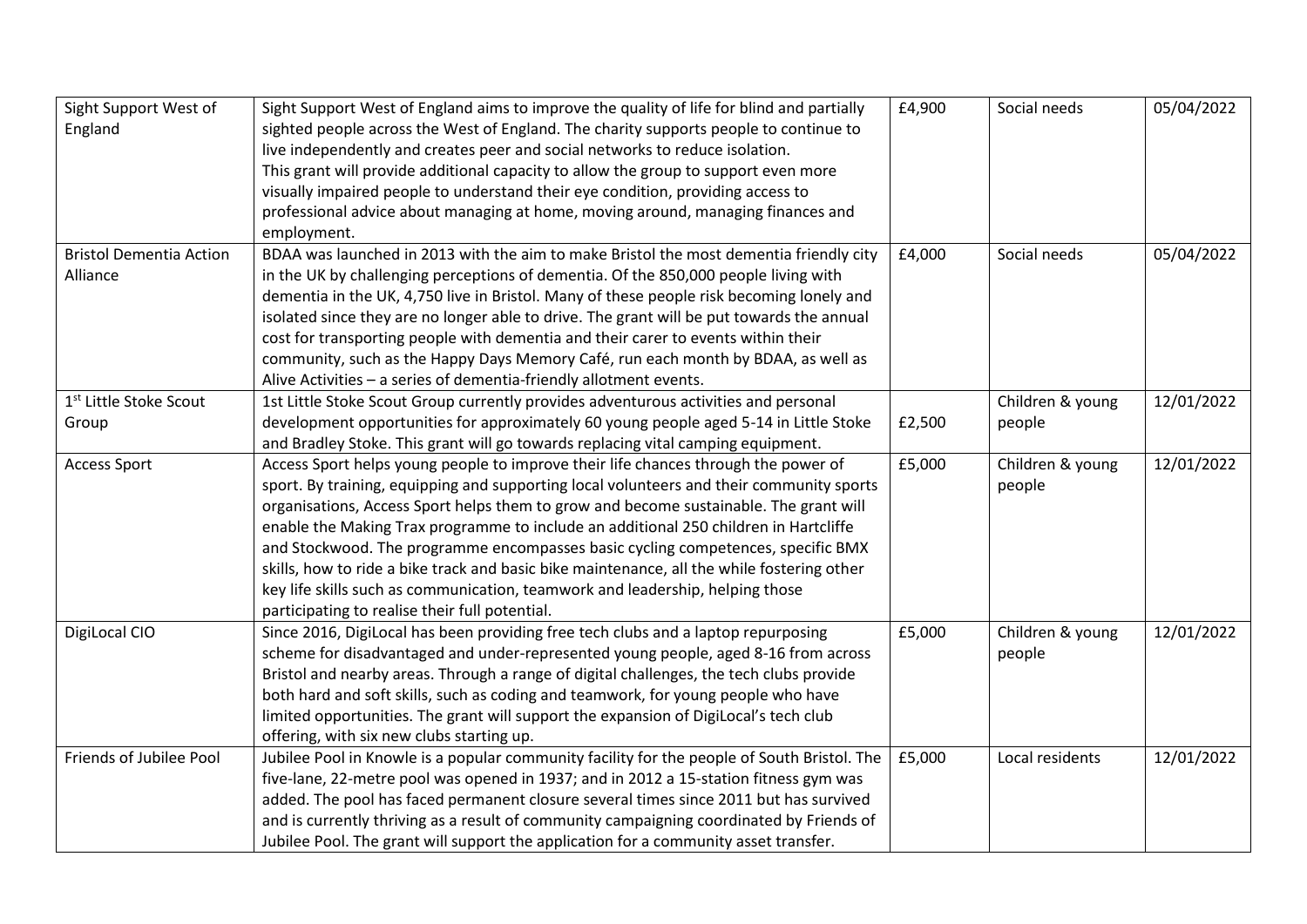| North Bristol Advice          | North Bristol Advice Centre is an anti-poverty charity that has been delivering advice,     | £5,000 | Social needs     | 12/01/2022 |
|-------------------------------|---------------------------------------------------------------------------------------------|--------|------------------|------------|
| Centre                        | representation and community services in deprived areas of North Bristol and South          |        |                  |            |
|                               | Gloucestershire for 37 years. Their aim is to promote social justice and combat poverty     |        |                  |            |
|                               | by providing free and independent advice and support that enables people to develop         |        |                  |            |
|                               | skills, improve wellbeing and make positive changes in their lives and communities. This    |        |                  |            |
|                               | grant will fund casework administration and other project costs.                            |        |                  |            |
|                               | Wellspring Counselling provides affordable, professional counselling for adults as well as  |        |                  | 12/01/2022 |
|                               | donation-based counselling for young people aged 11-18. The charity was established to      |        |                  |            |
|                               | provide confidential help and support to vulnerable people in North Somerset and break      |        |                  |            |
|                               | down the financial barriers to counselling. The group receives referrals from local GPs,    |        |                  |            |
| <b>Wellspring Counselling</b> | the Child and Adolescent Mental Health Service, Off the Record (supporting young            | £5,000 | Children & young |            |
|                               | people's mental health) and from schools. This grant will help to fund two additional       |        | people           |            |
|                               | counsellors, room hire, training and administrative back-up.                                |        |                  |            |
| Yate and District Heritage    | Yate and District Heritage Centre supports events, exhibitions, educational activities and  | £900   | Art and culture  | 12/01/2022 |
| <b>Centre Trust</b>           | entertainment for the people of the wider Yate area, through the provision of a free,       |        |                  |            |
|                               | heritage and education service. This grant will fund educational activities as part of Yate |        |                  |            |
|                               | International Festival in September 2022. A key aim of the festival is to promote cultural  |        |                  |            |
|                               | understanding and the grant will be used for the following activities: Hindu puppet         |        |                  |            |
|                               | theatre, Indian activities and games, Chinese calligraphy, mosaic workshop and an           |        |                  |            |
|                               | international craft activity.                                                               |        |                  |            |
| <b>Youth Moves Bristol</b>    | Established 16 years ago, Youth Moves works with around 1000 young people every year        | £5,000 | Children & young | 12/01/2022 |
|                               | from across South Bristol. Based at The Park in Knowle, the charity supports young          |        | people           |            |
|                               | people to develop essential life skills and delivers activities that promote good mental    |        |                  |            |
|                               | health as well as discouraging crime and anti-social behaviour. With various services such  |        |                  |            |
|                               | as mentoring, youth clubs and bespoke youth support, Youth Moves provides                   |        |                  |            |
|                               | opportunities for young people that encourage participation and give them the               |        |                  |            |
|                               | confidence to make their voices heard. The grant will go towards fitting out and            |        |                  |            |
|                               | equipping a dedicated youth space.                                                          |        |                  |            |
| <b>FareShare South West</b>   | FareShare South West (FSSW) tackles food poverty in the South West, using food that         | £5,000 | Local residents  | 11/10/2021 |
|                               | would otherwise go to waste and redistributing it to frontline organisations. In 2020, in   |        |                  |            |
|                               | response to the pandemic, this small charity quickly scaled up to deliver two major         |        |                  |            |
|                               | emergency food operations alongside their regular deliveries. Half of all the food was      |        |                  |            |
|                               | delivered to families and children in need through schools, children's centres, pantry      |        |                  |            |
|                               | schemes and holiday projects. In context, the charity's output in 2020-21 increased         |        |                  |            |
|                               | sixfold compared to the previous year. The grant will be used to support the Rebuilding     |        |                  |            |
|                               | Communities project, which seeks to create improved and sustainable infrastructure for      |        |                  |            |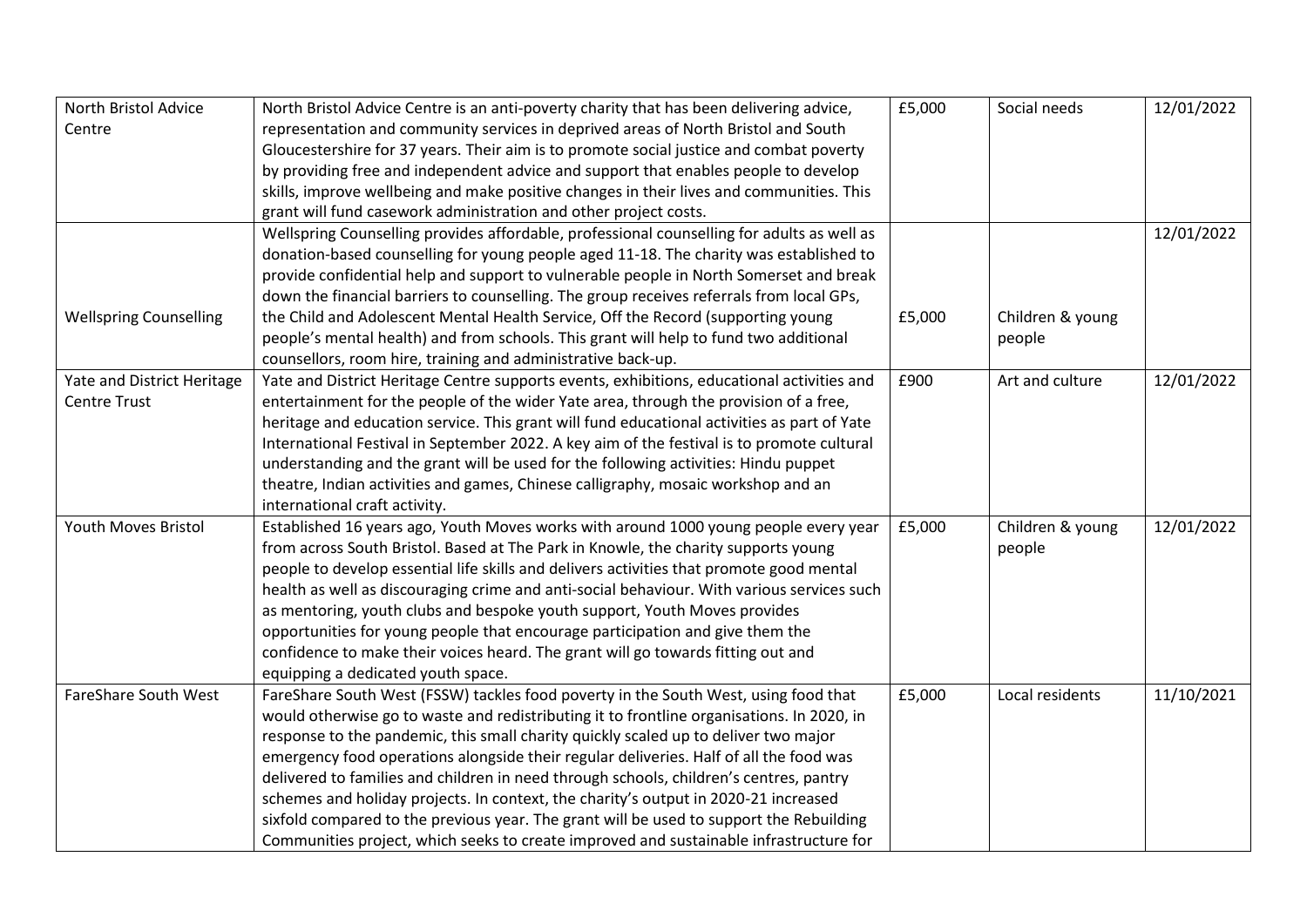|                             | the group's operation, build stronger links with local authorities to deliver regional         |         |                           |            |
|-----------------------------|------------------------------------------------------------------------------------------------|---------|---------------------------|------------|
|                             | programmes and introduce an employability programme supporting young people with               |         |                           |            |
|                             | skills and training to help them into work.                                                    |         |                           |            |
| Lifeskills Learning for     | Since its foundation in 2000, Lifeskills has provided safety education and training for        | £5,000  | Children & young          | 11/10/2021 |
| Living                      | more than 175,000 people. Not only is accident prevention training simple to deliver, it       |         | people                    |            |
|                             | also reduces pressure on the NHS. The charity's main objective is to reduce unintentional      |         |                           |            |
|                             | injury and to promote a safe and healthy lifestyle, especially to those most vulnerable to     |         |                           |            |
|                             | injury. Research shows that there is a clear link between accidental injury and                |         |                           |            |
|                             | deprivation. Lifeskills requested a grant to support its annual operational costs, following   |         |                           |            |
|                             | an increased demand for quality life skills education, in particular for children, as a result |         |                           |            |
|                             | of the Covid lockdowns.                                                                        |         |                           |            |
| Heart of BS13               | Every year, 800-1000 people access Heart of BS13 programmes or services. The charity           | £10,000 | Disadvantaged/low-        | 11/10/2021 |
|                             | mobilises people in BS13 to address mental health challenges, food insecurity and              |         | income people             |            |
|                             | economic disadvantage using the environment as a vehicle for change. Support is                |         |                           |            |
|                             | delivered through a combination of volunteering activities, group participation sessions,      |         |                           |            |
|                             | vocational training, mental health and wellbeing support, food/nutrition and                   |         |                           |            |
|                             | environmental action. The grant will be used towards the cost of employing a project           |         |                           |            |
|                             | lead to support those experiencing food poverty.                                               |         |                           |            |
| <b>Community Scrapstore</b> | The Community Scrapstore collects safe, clean waste and scrap materials donated by             | £5,000  | Children & young          | 20/07/21   |
|                             | local industries and commercial organisations in North Somerset, redistributing it to local    |         | people                    |            |
|                             | individuals and groups at low cost. The charity has been given notice to leave their           |         |                           |            |
|                             | current premises, which they were outgrowing due to their success in meeting local             |         |                           |            |
|                             | need. The grant will go towards staff and volunteer training, as well as some renovation       |         |                           |            |
|                             | work at the new premises, plus increasing and expanding the service provided through           |         |                           |            |
|                             | longer opening hours to meet demand, and additional staff.                                     |         |                           |            |
| Incredible Kids             | Incredible Kids was founded and is managed by a group of dedicated parents of disabled         | £4,478  | Children & young          | 20/07/21   |
|                             | children who understand and work collaboratively with families to deliver a service that       |         | people                    |            |
|                             | truly meets their needs. This grant will go towards the Incredible Girls group, a grassroots   |         |                           |            |
|                             | project which grew out of community directed need during the pandemic. With a focus on         |         |                           |            |
|                             | girls age 11+, the fortnightly group meets to provide a safe space for girls who identify as   |         |                           |            |
|                             | disabled to meet in a social way.                                                              |         |                           |            |
| Windmill Hill City Farm     | Windmill Hill City Farm improves the lives of local people through four areas of               | £4,680  | <b>Black and minority</b> | 20/07/21   |
|                             | endeavour: Education - interpretation, courses/training, school visits, nursery;               |         | ethnic groups             |            |
|                             | Addressing disadvantage - health and social care programme for people with mental              |         |                           |            |
|                             | health issues, learning disabilities, recovering from addictions, older people; Providing      |         |                           |            |
|                             | facilities - a city farm and gardens for general visitors, producing food, room hire, café,    |         |                           |            |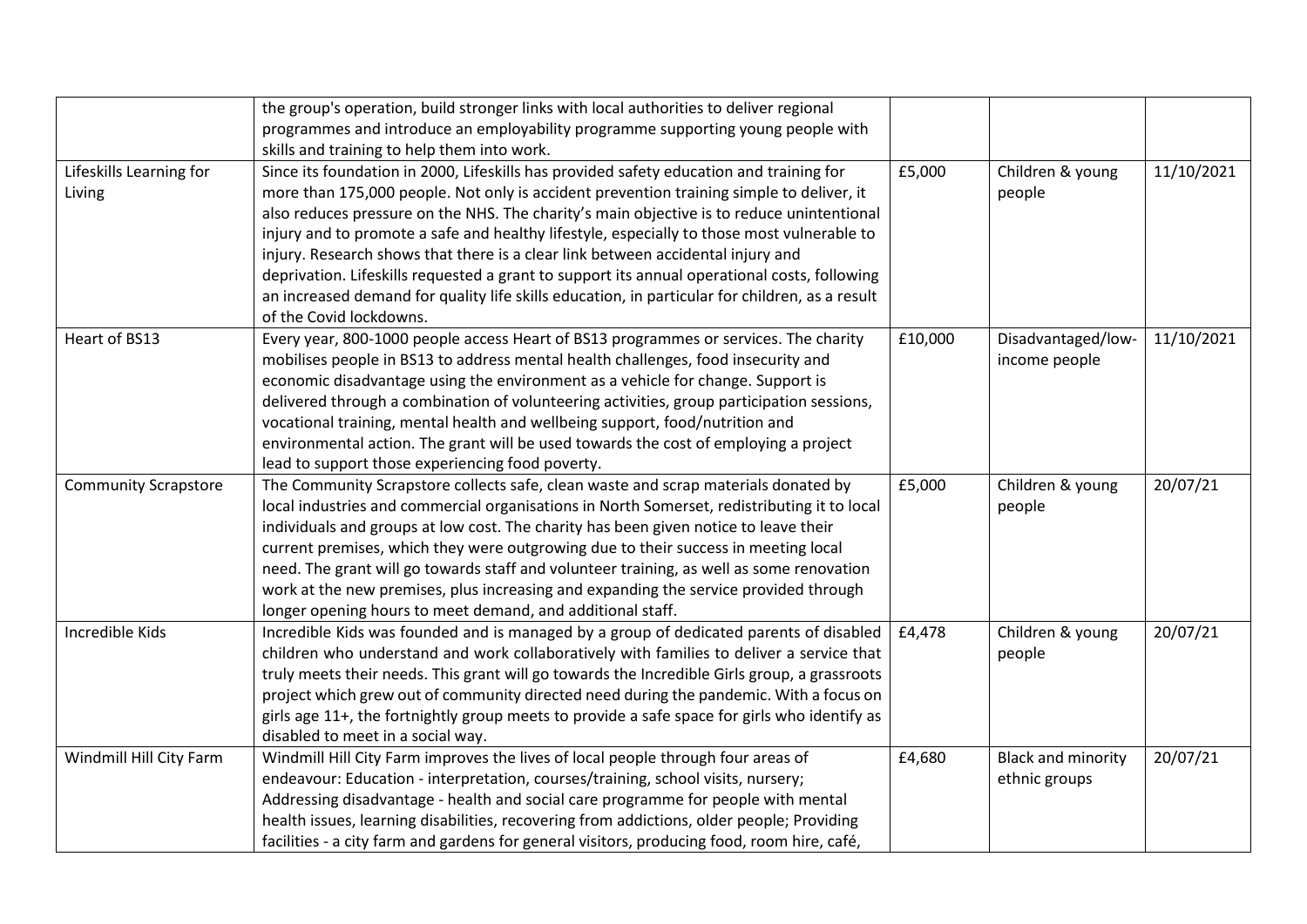|                              | space for tenants; Community development - increasing the capacity of local people to        |         |                           |            |
|------------------------------|----------------------------------------------------------------------------------------------|---------|---------------------------|------------|
|                              | participate in society, volunteering, events, build community cohesion, membership and       |         |                           |            |
|                              | supporters, opportunities to get involved, economically active.                              |         |                           |            |
|                              | This project will provide weekly 'nurture groups' for eight families from the BAME           |         |                           |            |
|                              | community, running over 24 weeks. These sessions will provide a regular opportunity to       |         |                           |            |
|                              | build connections in the community and start an ongoing relationship with the Farm.          |         |                           |            |
|                              | Each session will have a nature or gardening activity followed by an introduction to one     |         |                           |            |
|                              | of the animals, plus a healthy shared snack alongside using produce from the gardens.        |         |                           |            |
| Avon Indian Community        | The Avon Indian Community Association (AICA) is an umbrella organisation for Indian          | £1,500  | <b>Black and minority</b> | 20/07/21   |
| Association                  | communities living in the Bristol/South Glos area. The group was established to support      |         | ethnic groups             |            |
|                              | Indian communities living in Bristol. Funding will pay rent for the fortnightly meetings run |         |                           |            |
|                              | for the over 50s.                                                                            |         |                           |            |
| Keynsham and District        | Keynsham and District Mencap Society provides social opportunities via a fully inclusive     | £3,000  | People with               | 20/07/21   |
| <b>Mencap Society</b>        | programme of activities for people that have profound and multiple learning disabilities     |         | learning difficulties     |            |
|                              | and complex needs including autism, some of whom also have physical disabilities.            |         |                           |            |
|                              | Funding will go towards the continuation of 'The Music Man Project' a music group set up     |         |                           |            |
|                              | specifically to teach music to people with a learning disability, providing engaging musical |         |                           |            |
|                              | experiences that give a voice to members.                                                    |         |                           |            |
| <b>BANES Carers Centre</b>   | The Carers Centre aims to support carers of all ages in Bath and North East Somerset. The    | £5,000  | Carers                    | 20/07/21   |
|                              | charity provides a range of advice and support to over 4,500 carers a year, over 500 of      |         |                           |            |
|                              | which are young carers aged 5-18, all of whom are caring for a seriously ill or disabled     |         |                           |            |
|                              | family member. The grant will fund a wide range of work, in particular helping the group     |         |                           |            |
|                              | as they move forwards to offer a blended service model (both online and in person            |         |                           |            |
|                              | activities/breaks from caring responsibility).                                               |         |                           |            |
| Heart of BS13                | Every year, 800-1000 people access Heart of BS13 programmes or services. The charity         | £5,000  | Disadvantaged/low-        | 20/07/21   |
|                              | mobilises people in BS13 to address mental health challenges, food insecurity and            |         | income people             |            |
|                              | economic disadvantage using the environment as a vehicle for change. Support is              |         |                           |            |
|                              | delivered through a combination of volunteering activities, group participation sessions,    |         |                           |            |
|                              | vocational training, mental health and wellbeing support, food/nutrition and                 | £5,000  |                           | 11/10/2021 |
|                              | environmental action. The grant will be used towards the cost of employing a project         |         |                           |            |
|                              | lead to support those experiencing food poverty.                                             |         |                           |            |
| Hartcliffe & Withywood       | Hartcliffe and Withywood Community Partnership (HWCP) gives local residents a voice.         | £13,000 | Children & young          | 20/07/21   |
| <b>Community Partnership</b> | The grant will be used to support the charity's place-based work, in particular preventing   |         | people                    |            |
| (HWCP)                       | persistent absenteeism by focusing on the transition period between primary and              |         |                           |            |
|                              | secondary school, when many children are at risk of developing a truanting habit.            |         |                           |            |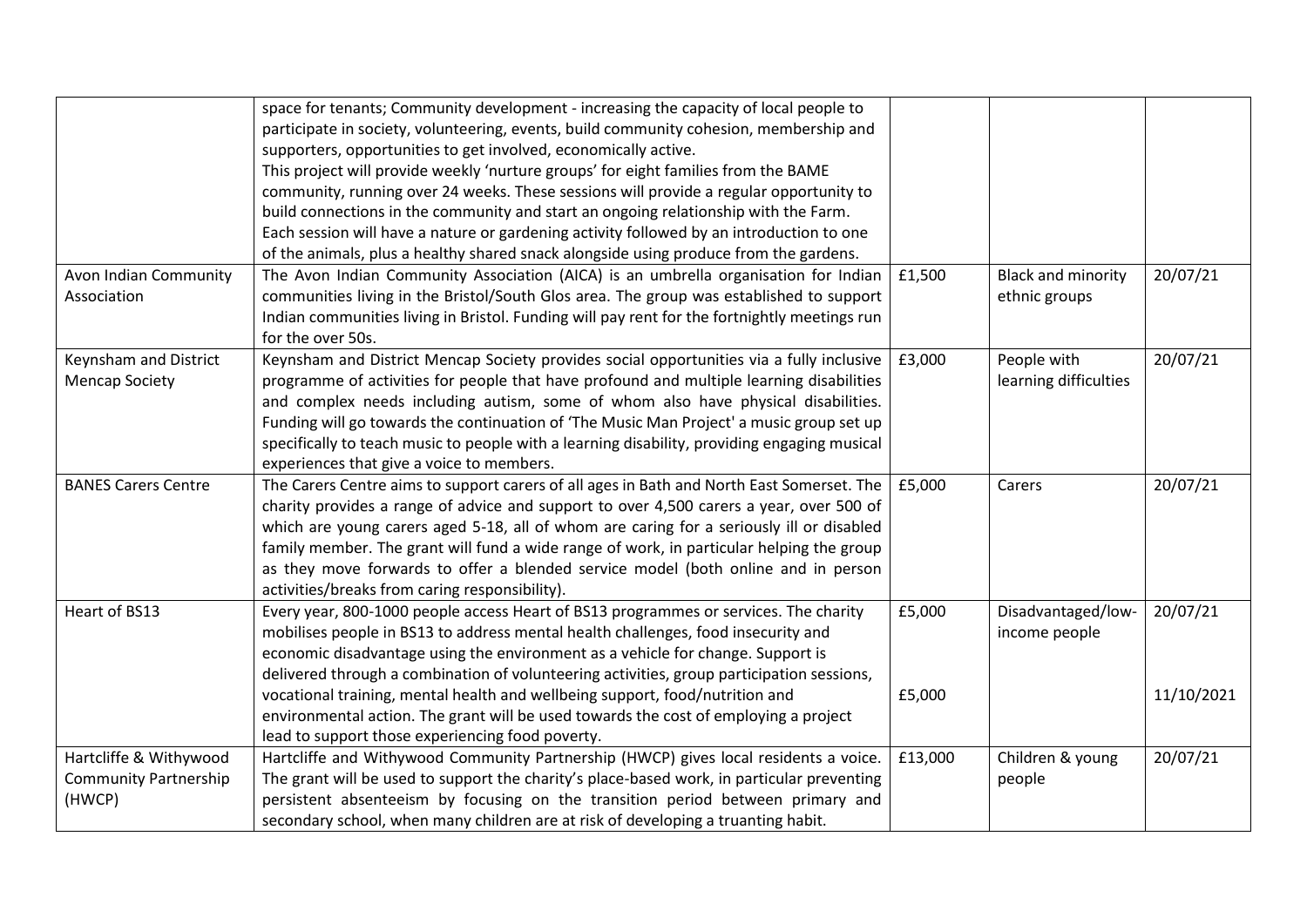| <b>BeOnBoard</b>            | BeOnBoard was established in 2018 to support businesses and organisations to improve          | £5,000 | <b>Black and minority</b> | 13/04/21 |
|-----------------------------|-----------------------------------------------------------------------------------------------|--------|---------------------------|----------|
|                             | the diversity of their governing bodies. During 2021, the group plans to launch and deliver   |        | ethnic groups             |          |
|                             | 'Diversity of Thought' to inspire, inform and invigorate the next generation of BAME          |        |                           |          |
|                             | trustees and school governors. It will also directly engage with organisations to help        |        |                           |          |
|                             | improve their ability to create inclusive boardrooms to ensure that newly recruited,          |        |                           |          |
|                             | diverse trustees will thrive. £5,000 would go towards facilitator and speaker fees, IT costs, |        |                           |          |
|                             | conferencing/webinar facilities and the further development of this programme.                |        |                           |          |
| Osprey Outdoors             | Based in North Somerset, Osprey Outdoors is a Community Interest Company that                 | £5,000 | Adults                    | 13/04/21 |
|                             | provides safe environments for vulnerable adults to access outdoor activities, helping        |        |                           |          |
|                             | them overcome mental health barriers to their progression. The Covid-19 lockdowns left        |        |                           |          |
|                             | many previously supported, vulnerable adults in isolation. The charity helps to restore self- |        |                           |          |
|                             | esteem, reduces fear of groups and helps prevent further decline in the management of         |        |                           |          |
|                             | anxiety, depression and other mental health issues. £5,000 will support a series of satellite |        |                           |          |
|                             | projects, where tutors can encourage individuals or households into the outdoors, in small    |        |                           |          |
|                             | groups, close to their homes. For example: local walks, cycling, gardening/allotment work,    |        |                           |          |
|                             | bushcraft woodland projects and other outdoor activities.                                     |        |                           |          |
| <b>Stepping Out Theatre</b> | Stepping Out Theatre is a small social welfare charity working with people in and around      | £3,000 | People with mental        | 13/04/21 |
|                             | Bristol who have long-term and severe mental health problems, often compounded by             |        | health difficulties       |          |
|                             | physical health problems and alcohol or drug misuse. The charity empowers and motivates       |        |                           |          |
|                             | people in these marginalised communities to develop the skills and confidence they need       |        |                           |          |
|                             | to make positive changes in their lives and to improve their mental health. £3,000 will       |        |                           |          |
|                             | provide a new dedicated online programme of activities.                                       |        |                           |          |
|                             |                                                                                               |        |                           |          |
| Our Way Our Say             | Based in Weston-Super-Mare, Our Way Our Say endeavours to make a difference to all            | £4,880 | Local residents           | 13/04/21 |
|                             | residents of the deprived area of Southward, to include the elderly, women, children and      |        |                           |          |
|                             | young people by addressing the disadvantages they face and breaking through the barriers      |        |                           |          |
|                             | to participation. A grant of £4,880 will allow the charity to set up a weekly dance group for |        |                           |          |
|                             | younger children.                                                                             |        |                           |          |
| Julian House                | Julian House transforms the daily lives and futures of people who are homeless or at risk     | £5,000 | Adults                    | 13/04/21 |
|                             | of becoming homeless in the South West of England. The charity's aim is to provide socially   |        |                           |          |
|                             | excluded people with the support they need to build independent, sustainable lives for        |        |                           |          |
|                             | themselves and their families. £5,000 will go towards the running costs of the Bristol        |        |                           |          |
|                             | Employability Through Cycle Skills Project, which supports homeless and socially excluded     |        |                           |          |
|                             | people in Bristol to gain employability skills and experiences and improves their mental      |        |                           |          |
|                             | and physical wellbeing.                                                                       |        |                           |          |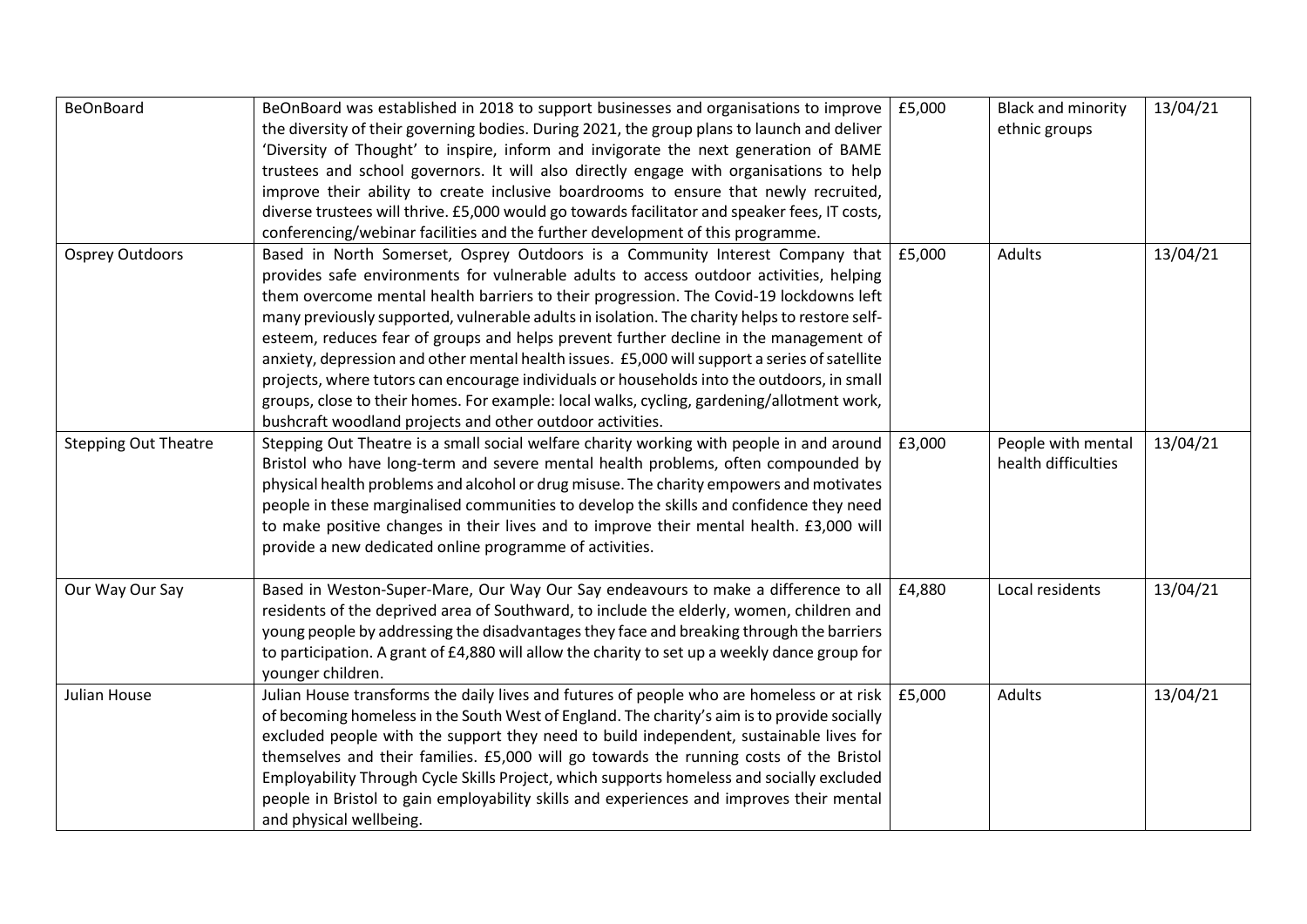| <b>Changes Bristol</b>         | Changes Bristol is a peer-led mental health charity that provides different types of peer       | £4,000    | <b>Adults</b>             | 13/04/21 |
|--------------------------------|-------------------------------------------------------------------------------------------------|-----------|---------------------------|----------|
|                                | support to people suffering with mental distress in the Bristol area. Changes Bristol was       |           |                           |          |
|                                | set up in 2003 by people who had lived experience of mental health issues to provide a          |           |                           |          |
|                                | support network to help people make positive change in their lives and to help themselves.      |           |                           |          |
|                                | £4000 will go towards a new mental health and wellbeing peer support group for people           |           |                           |          |
|                                | over 18, located in or near to Fishponds.                                                       |           |                           |          |
| <b>Bristol West Indian</b>     | Phoenix is possibly the oldest cricket club in the BAME community, working to advance           | £3,000    | <b>Black and minority</b> | 13/04/21 |
| Phoenix Cricket Club           | cricket, sports and leisure activities amongst the African Caribbean communities living in      |           | ethnic groups             |          |
|                                | Bristol. A grant of £3,000 will help to install additional, and repair existing, play equipment |           |                           |          |
|                                | in the children's play area and provide safety netting.                                         |           |                           |          |
| The Ape Project                | Based in St Paul's, APE Project CIC (Art, Play, Environment) was set up in 2007 to deliver      | £5,000    | <b>Black and minority</b> | 13/01/21 |
|                                | outreach play activities for schools, community groups and at events. In 2017 APE Project       |           | ethnic groups             |          |
|                                | took on the management and running of St. Pauls' Adventure Playground for under 12s,            |           |                           |          |
|                                | an iconic cultural feature of the area since the 1970s. Since the adventure playground was      |           |                           |          |
|                                | taken over the number of registered families attending has grown from 12 to over 700.           |           |                           |          |
|                                | The group requested a grant of £5,000 for the purchase of a disabled friendly enclosed          |           |                           |          |
|                                | slide.                                                                                          |           |                           |          |
| <b>Misfits Theatre Company</b> | The Misfits Theatre Company is based in Stokes Croft and is a user-led charity                  | £3,517    | People with               | 13/01/21 |
|                                | established in 2010. It delivers workshops and training for people with a learning              |           | learning and mental       |          |
|                                | difficulty (PWLD) to help them develop skills, improve wellbeing and support                    |           | health difficulties       |          |
|                                | independence. Misfits also supports members who wish to perform - delivering 60                 |           |                           |          |
|                                | performances last year. Misfits requested a grant of £3,517 to support 25 weekly                |           |                           |          |
|                                | movement sessions for 12-15 PWLD between February and July 2021.                                |           |                           |          |
| Friends of Grove Park          | Friends of Grove Park was founded in 2016 by a group of Weston-Super-Mare residents             | £1,946.40 | People with mental        | 13/01/21 |
|                                | who were concerned about anti-social behaviour and vandalism in the Grove Park area.            |           | health difficulties       |          |
|                                | The group is run by 25 volunteers and one paid staff member who manages volunteer               |           |                           |          |
|                                | coordination. Working alongside the Council, Friends of Grove Park aims to promote social       |           |                           |          |
|                                | and emotional health and wellbeing of local residents, working together to facilitate           |           |                           |          |
|                                | community cohesion and improving the park for the local community. SMV was asked to             |           |                           |          |
|                                | match-fund a grant from the Department of Transport Sustainable Travel Access Fund for          |           |                           |          |
|                                | the purchase of an Ecaro Bike to help increase the effectiveness of the volunteers.             |           |                           |          |
| Ignite Life                    | Ignite Life is the sister organisation to a company called Impact Mentoring which is            | £3,500    | People with mental        | 13/01/21 |
|                                | contracted by South Gloucestershire Council and local schools. The charity was registered       |           | health difficulties       |          |
|                                | in 2019 to work with vulnerable young people known to Impact Mentoring, beyond the              |           |                           |          |
|                                | specific funding remit of their contracts. The group offers mentoring and youth work            |           |                           |          |
|                                | support to young people who are vulnerable due to adverse childhood experiences or              |           |                           |          |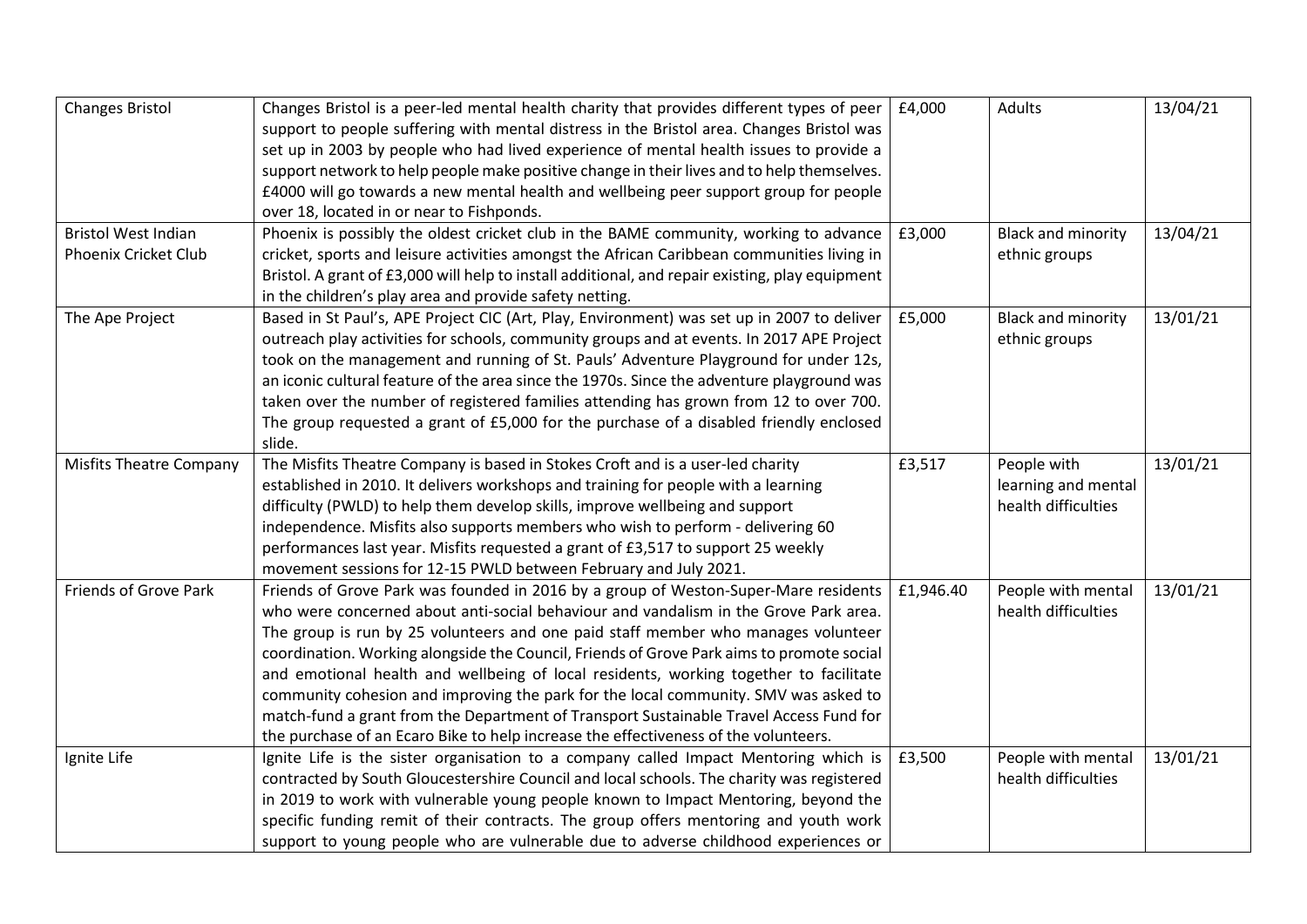|                                | school exclusion. Funding from SMV will go towards employing a fundraising manager,           |           |                     |          |
|--------------------------------|-----------------------------------------------------------------------------------------------|-----------|---------------------|----------|
|                                | volunteer expenses, purchasing food and paying for FareShare membership.                      |           |                     |          |
| Genesis Trust, Bath            | The Genesis Trust supports homeless and vulnerable individuals and families in crisis and     | £5,000    | <b>Adults</b>       | 13/01/21 |
|                                | those looking for a new beginning and a better future. The charity develops communities       |           |                     |          |
|                                | across Bath and North East Somerset that support and encourage people as they seek            |           |                     |          |
|                                | improved wellbeing and positive change. They support individuals and families who are         |           |                     |          |
|                                | disadvantaged and vulnerable due to mental health issues, physical and learning               |           |                     |          |
|                                | disabilities, addiction, low income, homelessness and lack of a support network.              |           |                     |          |
|                                | Genesis Trust delivers ten inter-linking projects with a small team of mainly part-time staff |           |                     |          |
|                                | and around 500 volunteers. Funding will go towards the running costs of the Gateway           |           |                     |          |
|                                | Centre project, which has a total project cost of £181K. The programme offers refuge for      |           |                     |          |
|                                | people in crisis, including those who are homeless, in temporary accommodation and            |           |                     |          |
|                                | vulnerably housed. This will include access to food, showers, washing facilities, clean       |           |                     |          |
|                                | clothing and practical advice around housing, benefits, and money management.                 |           |                     |          |
| The Harbour                    | The Harbour helps to alleviate the debilitating and distressing emotional impact of death,    | £4,100    | People with mental  | 13/01/21 |
|                                | dying and bereavement for people in Bristol and the surrounding areas, supporting people      |           | health difficulties |          |
|                                | with a terminal diagnosis, their carers, loved ones and people recently bereaved. Free of     |           |                     |          |
|                                | charge counselling, either face-to-face or through remote platforms, is offered to anyone     |           |                     |          |
|                                | over 18. Clients receive up to 16 weekly sessions with a qualified specialist counsellor. To  |           |                     |          |
|                                | ensure that the group is able to reach a more diverse population, the grant will be used to   |           |                     |          |
|                                | support The Harbour's external communications and to ensure that clinical pathways and        |           |                     |          |
|                                | services are relevant and accessible to BAME communities and people experiencing              |           |                     |          |
|                                | deprivation.                                                                                  |           |                     |          |
| <b>Bristol Association for</b> | Formed in 1978, BAND aims to ensure that childcare in Bristol is of the highest quality by    | £1,498.47 | Children and young  | 13/01/21 |
| Neighbourhood Daycare          | supporting and developing clubs and childcare staff and volunteers. The charity assists       |           | people              |          |
| (BAND)                         | groups by giving information, advice and guidance on a range of subjects from financial       |           |                     |          |
|                                | management to policymaking, offering free training courses and managing a free resource       |           |                     |          |
|                                | library of toys, books and equipment. BAND has a membership of just under 200 clubs and       |           |                     |          |
|                                | their work benefits over 10,000 families in Bristol. The pandemic has meant the loss of       |           |                     |          |
|                                | funding from various trusts and foundations, alongside a decrease in membership               |           |                     |          |
|                                | numbers and fees. The charity has moved its entire training programme online and all          |           |                     |          |
|                                | staff are working from home, with three new laptops required to help facilitate this.         |           |                     |          |
|                                | Funding for additional IT equipment is crucial to support the services offered by BAND,       |           |                     |          |
|                                | from managing and facilitating the online training programmes to running Zoom meetings        |           |                     |          |
|                                | with clubs.                                                                                   |           |                     |          |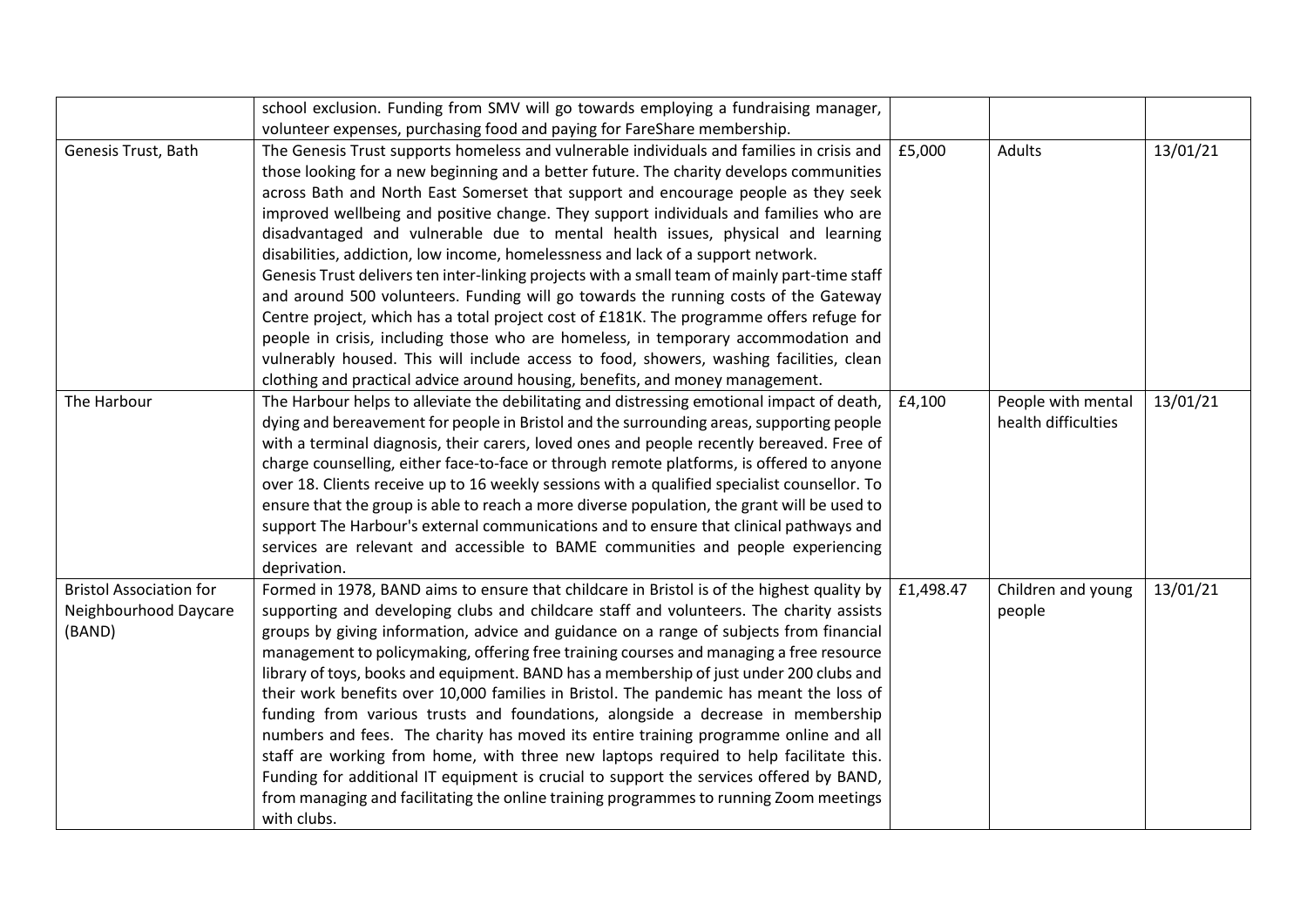| Royal West of England         | Bristol's oldest art gallery, the RWA, approached SMV to help support a transformational   | £50,000 | Children and young        | 13/01/21 |
|-------------------------------|--------------------------------------------------------------------------------------------|---------|---------------------------|----------|
| Academy (RWA)                 | capital project. Funding would be used over a two-year time period and would also          |         | people                    |          |
|                               | support outreach activities.                                                               |         |                           |          |
| Bristol Outreach for the      | There are even more people living on the street now than before the pandemic and the       | £5,000  | Homelessness              | 13/01/21 |
| <b>Street Homeless</b>        | demand for the charity's services is greater than ever. The grant will go towards the      |         |                           |          |
|                               | purchase of sleeping pods.                                                                 |         |                           |          |
| <b>Sporting Family Change</b> | Sporting Family Change (SFC) works with some of the most disadvantaged and                 | £4,960  | Lone parents              | 29/10/20 |
|                               | vulnerable families across Bath and North East Somerset, many of whom fall into the        |         |                           |          |
|                               | category of 'Troubled Families' as defined by the Government. One of its core business     |         |                           |          |
|                               | areas is to provide activities which give families health opportunities through physical   |         |                           |          |
|                               | education. Since the pandemic started, SFC has been unable to deliver core work as it      |         |                           |          |
|                               | involves contact sports, using equipment and working in schools, gyms and community        |         |                           |          |
|                               | venues, all of which have been restricted or prohibited. Funding will go towards staff     |         |                           |          |
|                               | costs, activity costs and some equipment costs for the supported walking programme,        |         |                           |          |
|                               | with three ability levels.                                                                 |         |                           |          |
| South Bristol Consortium      | South Bristol Youth (SBY) works hard to ensure that disadvantaged young people have        | £5,000  | <b>Black and minority</b> | 29/10/20 |
| for Young People              | the skills, knowledge, and confidence to reach their potential in life and work. Last year |         | ethnic groups             |          |
|                               | they worked in 33 schools in Bristol and the surrounding area. They deliver programmes     |         |                           |          |
|                               | to help young people to understand pathways and to successfully access higher              |         |                           |          |
|                               | education, apprenticeships etc. This grant will provide continuation funding for the       |         |                           |          |
|                               | Insight to Apprenticeships Programme in Bristol Brunel Academy and City Academy, for       |         |                           |          |
|                               | 30 BAME year 9 or 10 students from disadvantaged wards.                                    |         |                           |          |
| <b>Trauma Recovery Centre</b> | The Trauma Recovery Centre (TRC) exists to help children recover from trauma, defined      | £5,000  | Children and young        | 29/10/20 |
|                               | as an experience which is overwhelming and hinders the child's safety and security. They   |         | people                    |          |
|                               | facilitate recovery for children/young people as they process trauma and support them      |         |                           |          |
|                               | as they piece their lives back together until a wholeness can be found. The TRC had to     |         |                           |          |
|                               | close its centre in March due to the Covid-19 pandemic and the resulting lockdown. The     |         |                           |          |
|                               | funding will help provide individual therapy sessions at the Bath Therapy Centre to        |         |                           |          |
|                               | children and young people from the Bath and Bristol area who have experienced trauma.      |         |                           |          |
|                               | The funding will be used towards the ongoing costs of running the centre for six months.   |         |                           |          |
|                               | Each therapy session costs an average of £50 to provide, so £5,000 will help provide       |         |                           |          |
|                               | around 100 free therapy sessions.                                                          |         |                           |          |
| <b>Bristol and Bath Parks</b> | The Bristol and Bath Parks Foundation is an independent charity that exists to make        | £2,609  | Local residents           | 29/10/20 |
| Foundation                    | parks and green spaces better places. Their portfolio covers the whole of Bristol and      |         |                           |          |
|                               | Bath. The grant will go towards delivering an eight-week pilot of park activities at       |         |                           |          |
|                               | Netham Park as part of their longer-term plans for permanent Community Park Rangers.       |         |                           |          |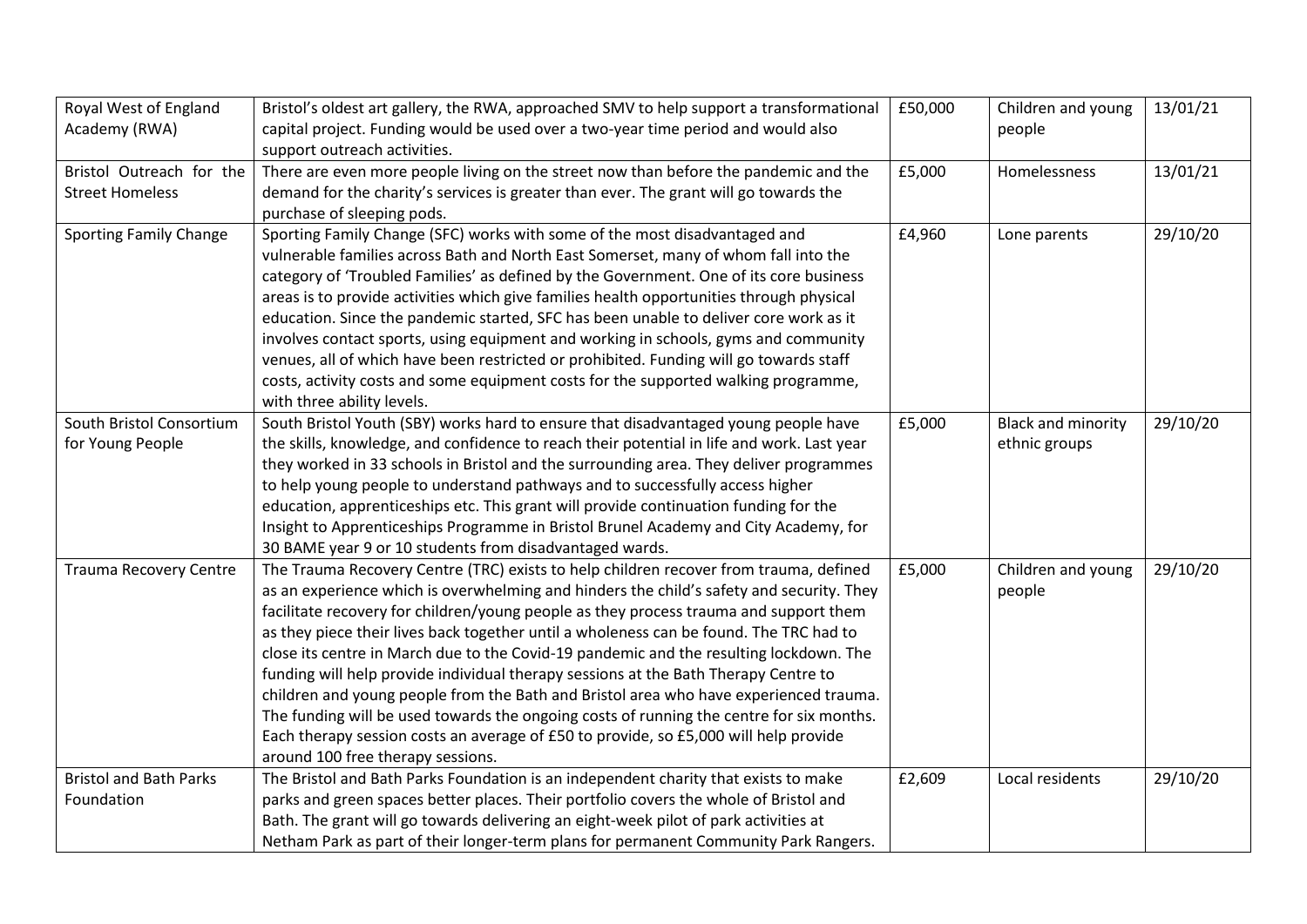|                                  | The project will bring together disadvantaged groups, local community interest groups      |         |                           |          |
|----------------------------------|--------------------------------------------------------------------------------------------|---------|---------------------------|----------|
|                                  | and residents in Barton Hill to revitalize neglected green spaces and improve mental       |         |                           |          |
|                                  | wellbeing.                                                                                 |         |                           |          |
| <b>Easton and Lawrence Hill</b>  | Easton and Lawrence Hill Neighbourhood Management - also known as Up Our Street, is        | £5,000  | <b>Black and minority</b> | 29/10/20 |
| Neighbourhood                    | a community engagement organisation. Felix Road Adventure Playground is a                  |         | ethnic groups             |          |
| Management (Up Our               | community youth and play space and early intervention service. Easton Community            |         |                           |          |
| Street)                          | Centre is a vibrant community building in this diverse and disadvantaged area of Bristol.  |         |                           |          |
|                                  | The money will go towards running weekly youth sessions for young people aged 11-18        |         |                           |          |
|                                  | at their Felix Road and Easton Community Centre sites. Sessions will particularly target   |         |                           |          |
|                                  | BAME and Roma young people. The group has a team of experienced and qualified youth        |         |                           |          |
|                                  | workers who will engage some of the hardest to reach young people in this area that        |         |                           |          |
|                                  | have been disproportionately affected by the pandemic.                                     |         |                           |          |
| Hartcliffe and Withywood         | Hartcliffe and Withywood Community Partnership (HWCP) is a community led                   | £25,000 | Children and young        | 29/10/20 |
| <b>Community Partnership</b>     | organisation that runs a community engagement programme bringing residents and             |         | people                    |          |
|                                  | partners together to take action and make local decisions. This funding will allow the     |         |                           |          |
|                                  | group to continue to build on a place-based change programme piloted in 2019/20 to         |         |                           |          |
|                                  | improve outcomes for children and young people in the area.                                |         |                           |          |
| SWALLOW                          | SWALLOW is a user-led charity providing life changing support to teenagers and             | £4,975  | People with               | 31/07/20 |
|                                  | adults with learning disabilities throughout Bath and North East Somerset. This grant will |         | learning difficulties     |          |
|                                  | be used to fund the Gardening in the Community Work Skills Project, which they are         |         |                           |          |
|                                  | hoping to restart as soon as possible. This project now has an additional benefit of       |         |                           |          |
|                                  | providing support and interaction to some of the most vulnerable members of the local      |         |                           |          |
|                                  | community including the elderly and disabled who may have been shielding during            |         |                           |          |
|                                  | lockdown. Through the Work Skills Scheme SWALLOW provides members with the                 |         |                           |          |
|                                  | opportunity to gain horticulture skills suitable for employment. Members learn about       |         |                           |          |
|                                  | plant life cycles, growing calendars, food production and general garden maintenance       |         |                           |          |
|                                  | and every year the Horticulture Group design, plant and sell spring hanging baskets.       |         |                           |          |
|                                  | SWALLOW would now like to expand this scheme by offering their skills and effort to        |         |                           |          |
|                                  | local people who require it, such as elderly or disabled residents who live in their own   |         |                           |          |
|                                  | homes but need help in maintaining their gardens.                                          |         |                           |          |
|                                  |                                                                                            |         |                           |          |
| <b>SSAFA Bristol &amp; South</b> | This charity supports and assists veterans and their dependent families who are in         | £5,000  | Adults                    | 31/07/20 |
| Gloucestershire                  | distress. The grant will be spent on veteran's needs, it will also support caseworker      |         |                           |          |
|                                  | expenses to enable travel to and from a client's home. Veteran families need support       |         |                           |          |
|                                  | with debt, mental health issues and bereavement. Some veterans need help with              |         |                           |          |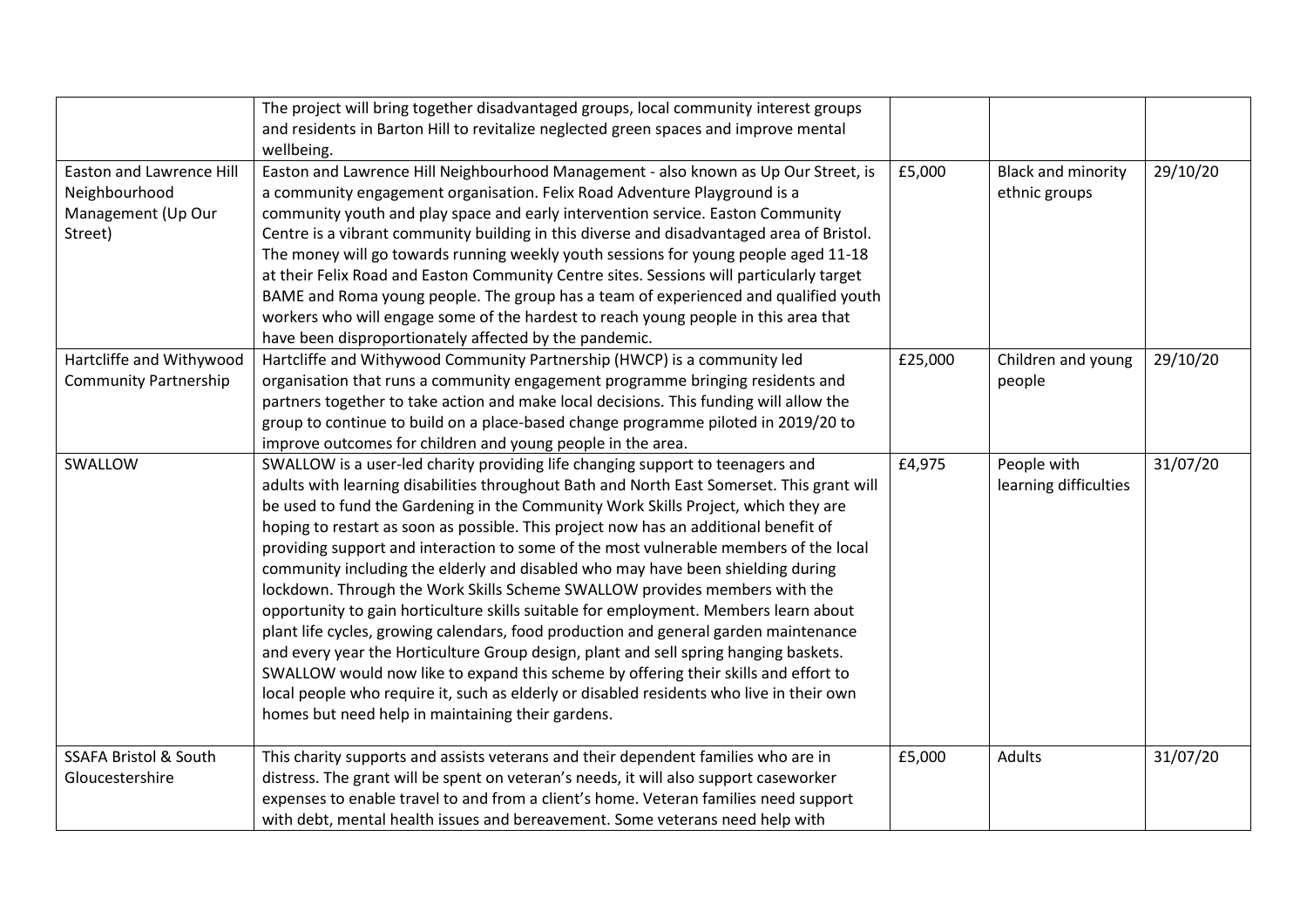|                               | clothing, food vouchers and signposting. The Covid-19 pandemic has resulted in more          |        |                           |          |
|-------------------------------|----------------------------------------------------------------------------------------------|--------|---------------------------|----------|
|                               | referrals asking for food, utility bill debts, childcare, isolation and loneliness.          |        |                           |          |
| Unique Voice CIC              | Unique Voice (UV) is a Community Interest Company that provides theatre performances         | £4,971 | Children and young        | 31/07/20 |
|                               | and activities based around social issues as well as after-school drama groups and           |        | people                    |          |
|                               | holiday activity programmes. Ordinarily, the group would be working with many                |        |                           |          |
|                               | vulnerable children on their holiday provision over the summer break. However, as this is    |        |                           |          |
|                               | not possible due to the COVID pandemic, the grant will be used to print, construct, and      |        |                           |          |
|                               | deliver 330 activity packs across the South of Bristol to targeted children with adverse     |        |                           |          |
|                               | childhood experiences and lack of parental engagement, tailored to the emotional needs       |        |                           |          |
|                               | of these children.                                                                           |        |                           |          |
| Babbasa Youth                 | Babbasa is a community-led youth empowerment social enterprise that addresses                | £5,000 | <b>Black and minority</b> | 31/07/20 |
| <b>Empowerment Projects</b>   | persistently high levels of black, Asian and minority ethnic (BAME) youth unemployment,      |        | ethnic groups             |          |
| <b>CIC</b>                    | low educational attainment, and declining aspirations in Bristol's inner-city communities.   |        |                           |          |
|                               | A grant of £5,000 will enable Babbasa, from 1 September - 28 February, to reach, engage      |        |                           |          |
|                               | and offer support to at least 60 young people from the inner-city wards of Ashley,           |        |                           |          |
|                               | Easton, and Lawrence Hill (amongst some of the most deprived areas in the country)           |        |                           |          |
|                               | who are identified as vulnerable or additionally 'at risk' as a result of the personal,      |        |                           |          |
|                               | economic and social impact of COVID-19. The group will revise and tailor their blend of      |        |                           |          |
|                               | online and face-to-face group work to develop confidence, resilience and employability       |        |                           |          |
|                               | skills amongst young people who are at risk of losing hope and purpose; developing           |        |                           |          |
|                               | mental health difficulties; or becoming dependent on the welfare system.                     |        |                           |          |
| Kippax & Chong CIC            | Kippax & Chong (operating under the name of Step and Stone) is a Community Interest          | £3,029 | People with               | 31/07/20 |
|                               | Community. They are a Bristol based organisation that delivers activities (teaching          |        | learning difficulties     |          |
|                               | people to bake and then selling the bread) at The Park Centre in Knowle, providing           |        |                           |          |
|                               | employment and training opportunities for individuals with learning disabilities. The        |        |                           |          |
|                               | group are now making plans to get back into the kitchen supporting and training young        |        |                           |          |
|                               | people with learning difficulties for future employment. This grant will go towards new      |        |                           |          |
|                               | equipment.                                                                                   |        |                           |          |
| Bath & North East             | This funding will provide 50 older carers with an online break via Zoom groups. Online       | £5,000 | Older carers              | 31/07/20 |
| <b>Somerset Carers Centre</b> | breaks include mindfulness, yoga, and dance sessions. Some funding will also go towards      |        |                           |          |
|                               | arts and crafts activity packs so the group can run creative activities online - these packs |        |                           |          |
|                               | have given carers 'permission' to take a break, meet other members online offering face-     |        |                           |          |
|                               | to-face breaks. As well as being older themselves they are also caring for someone in        |        |                           |          |
|                               | their household that has a caring need and may be shielding at this time.                    |        |                           |          |
| Oasis-Talk CIC                | Oasis-Talk provides psychological therapies to people in Bristol and South                   | £2,500 | Disadvantaged /           | 31/07/20 |
|                               | Gloucestershire. Counselling therapy for anyone below the age of 50, with an annual          |        | low income                |          |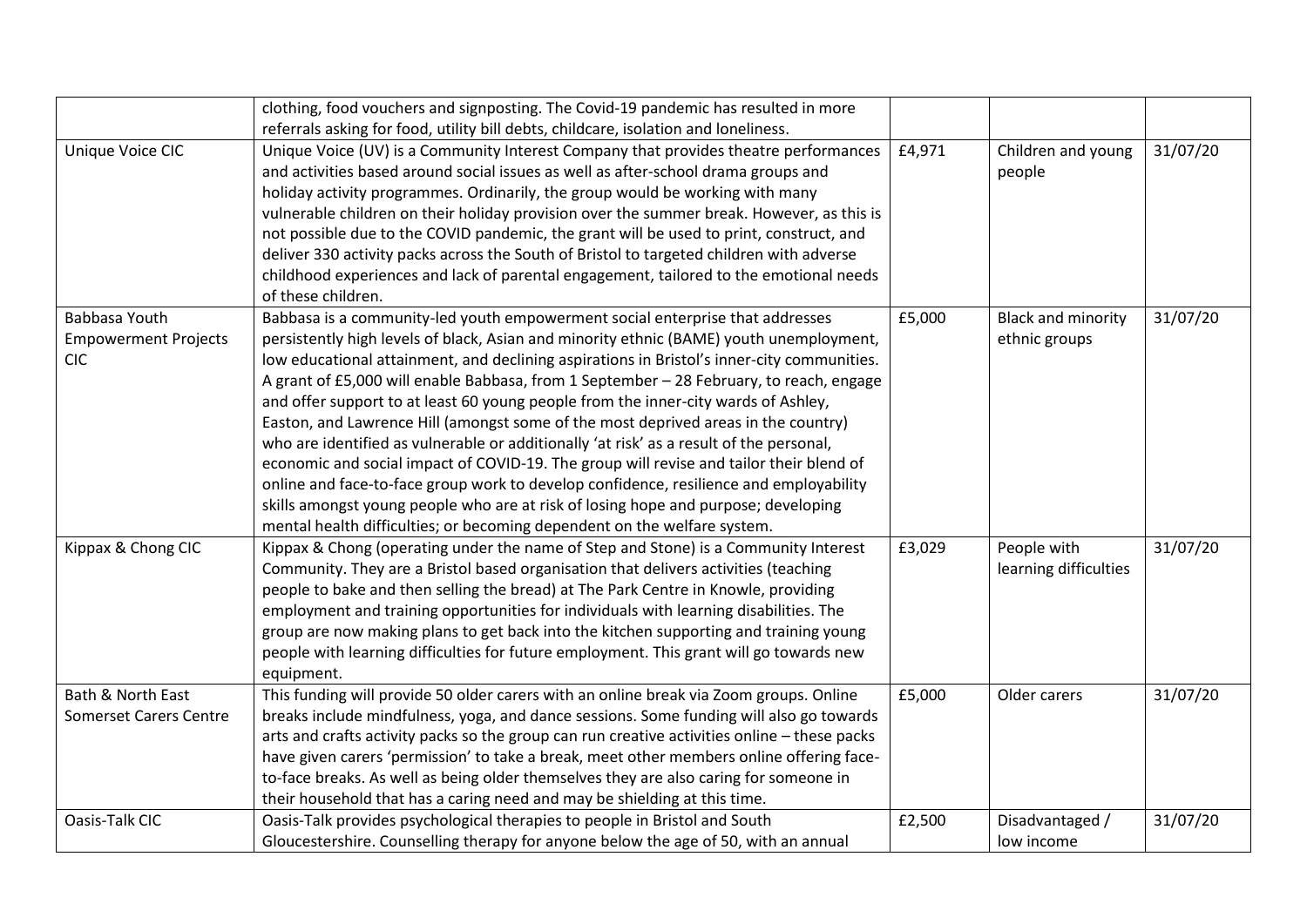|                   | income of less than £16,000 in Bristol, Bath & South Gloucestershire will be available via |        |                       |          |
|-------------------|--------------------------------------------------------------------------------------------|--------|-----------------------|----------|
|                   | an initial 30-minute phone call. This will help them with coronavirus anxiety or offer an  |        |                       |          |
|                   | assessment of emotional need.                                                              |        |                       |          |
| Incredible Kids   | The group provides an inclusive play centre running play and support sessions for          | £2,500 | Children and young    | 31/07/20 |
|                   | children and young people between the ages of 0 and 25 with additional needs and           |        | people                |          |
|                   | disabilities, and their families. This grant will be spent on costs for delivering a year- |        |                       |          |
|                   | round programme of inclusive play and support. Sessions are subsidised or free to          |        |                       |          |
|                   | families.                                                                                  |        |                       |          |
| The Park Centre   | The Park is a community centre, sports centre, business support centre for 40 social       | £2,750 | Disadvantaged /       | 31/07/20 |
|                   | enterprises and small community charities, and a post-16 college for young people with     |        | low income /          |          |
|                   | multiple barriers to learning and achieving. This grant would buy five iPads and provide a |        | children and young    |          |
|                   | transport fund to ensure that students can get into college, enabling them to 'catch up'   |        | people                |          |
|                   | over the summer.                                                                           |        |                       |          |
| The Young Carers  | The Young Carers Development Trust aims to inspire young carers in the South West to       | £3,750 | Carers: children and  | 31/07/20 |
| Development Trust | improve their life chances by offering them sustained and targeted support over a period   |        | young people          |          |
|                   | of four years to support development and increase employment prospects through             |        |                       |          |
|                   | enabling learning opportunities. Funding will enable the group to identify and offer       |        |                       |          |
|                   | support to a further six young carers in the area. The approach is to work with local      |        |                       |          |
|                   | young carers services to identify young carers with real potential who are unlikely to     |        |                       |          |
|                   | succeed without targeted support.                                                          |        |                       |          |
| Clevedon YMCA     | Clevedon YMCA was established to provide recreational and leisure facilities to            | £5,000 | Children and young    | 31/07/20 |
|                   | the people of Clevedon and the surrounding area, especially young people.                  |        | people                |          |
|                   | Clevedon YMCA seeks to alleviate poverty, hardship, and distress amongst people            |        |                       |          |
|                   | of all ages. Clevedon YMCA will spend this grant on providing mentoring and small group    |        |                       |          |
|                   | activities to young men aged 11 to 18 who are either referred by a third party,            |        |                       |          |
|                   | themselves or their families for mentoring. The aim of the mentoring will be to            |        |                       |          |
|                   | improve the ability on each individual to look after their own and their friends' mental   |        |                       |          |
|                   | health in a positive way and to encourage boys and young men who lack confidence           |        |                       |          |
|                   | to take part in small group activities and become part of the wider Clevedon YMCA          |        |                       |          |
|                   | community.                                                                                 |        |                       |          |
| Cintre            | Cintre is a registered charity that supports vulnerable adults with mental health          | £2,760 | People with           | 31/07/20 |
|                   | and learning difficulties. The purpose of the grant will be to fund the Armchair Artists   |        | learning difficulties |          |
|                   | group under the Stay Connected; Stay Healthy initiative. Cintre will create art boxes      |        |                       |          |
|                   | which will contain all the materials required for a month, one group per week. The         |        |                       |          |
|                   | activities will be planned for the month and there will be easy read, instructional guides |        |                       |          |
|                   | so that the service users can follow these independently from the safety of their home.    |        |                       |          |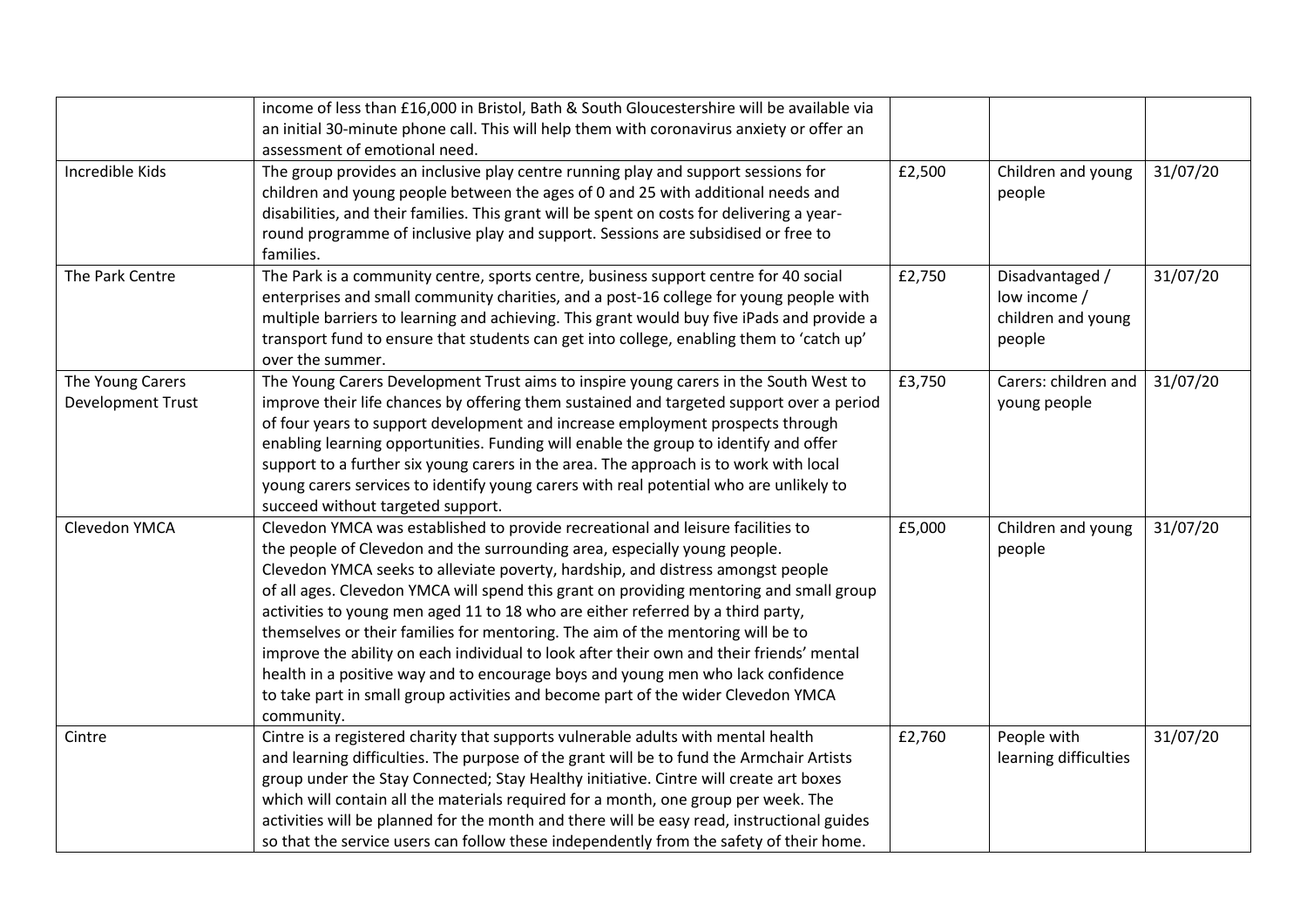| Ablaze                       | Ablaze exists to tackle inequality of opportunity for young people in the West of England.   | £1,000 | Children and young        | 31/07/20 |
|------------------------------|----------------------------------------------------------------------------------------------|--------|---------------------------|----------|
|                              | Ablaze utilises and develops the skills and commitment of business partners and              |        | people                    |          |
|                              | volunteers to support young people in school. 100% of this grant will go to staff costs to   |        |                           |          |
|                              | support the redevelopment of the website to allow for the programmes they offer to be        |        |                           |          |
|                              | supported online. This will create a member-only area for content and a secure platform      |        |                           |          |
|                              | through which to communicate.                                                                |        |                           |          |
| Caring in Bristol            | Caring in Bristol is a charity working to support homeless and vulnerable people in          | £1,000 | Homeless people           | 31/07/20 |
|                              | Bristol. This grant will go towards a new food service, 'Cheers Drive', providing nutritious |        |                           |          |
|                              | food for people experiencing homelessness within the community - delivering three            |        |                           |          |
|                              | meals a day for up to 600 homeless people who have been moved into new temporary             |        |                           |          |
|                              | accommodation across the city. They will be working with partners from local                 |        |                           |          |
|                              | independent restaurants offering contracts to prepare these meals.                           |        |                           |          |
| Friends of Eastville Park    | The Friends of Eastville Park (FOEP) is a group of local residents who care about the park   | £1,000 | Older people              | 31/07/20 |
|                              | and wish to ensure that it remains an amazing place for the community. The grant will go     |        |                           |          |
|                              | towards the cost of replacing the existing old, ill-fitting, and draughty windows in the     |        |                           |          |
|                              | Nissen Hut in Eastville Park.                                                                |        |                           |          |
| <b>Black and Green</b>       | Over three years, Ujima Radio CIC and Bristol Green Capital Partnership CIC will recruit,    | £6,000 | <b>Black and minority</b> | 31/07/20 |
| Ambassadors for Bristol      | mentor and support nine emerging leaders - the Black & Green Ambassadors - to work           |        | ethnic groups             |          |
|                              | between different, diverse communities, businesses, and other organisations on issues        |        |                           |          |
|                              | of environmental sustainability, equality, diversity and inclusion.                          |        |                           |          |
| <b>Healthy Holidays</b>      | The programme aims to support those children and families most in need across Bristol        | £6,000 | Families                  | 31/07/20 |
|                              | with meals throughout the school holidays. The funding will not only provide much-           |        |                           |          |
|                              | needed meals but additional educational resources on healthy eating, plus a series of        |        |                           |          |
|                              | cooking events. All the activities delivered are focused on supporting families to improve   |        |                           |          |
|                              | their health and wellbeing.                                                                  |        |                           |          |
| <b>Mothers for Mothers</b>   | Mothers for Mothers is a female-led, Bristol-based charity that supports mothers of          | £5,000 | Families                  | 24/04/20 |
|                              | children up to the age of three. The funding will partly fund peer support groups which      |        |                           |          |
|                              | provide a safe place for mothers to talk about how they feel with others who understand      |        |                           |          |
|                              | and to connect with women having similar experiences. The charity has moved from             |        |                           |          |
|                              | face-to-face work to telephone/video support and increased its social media presence         |        |                           |          |
|                              | within a closed client group, posting more frequently, offering support.                     |        |                           |          |
| <b>Bristol Drugs Project</b> | Funding towards online sessions including two virtual community sessions per week: the       | £4,974 | Alcohol / drug            | 24/04/20 |
|                              | Recovery Orchestra - virtual jamming and playing together; and Creative Expression - a       |        | addiction                 |          |
|                              | fusion of songs, games and activities led by the Choir/Drama group leaders. Also, the        |        |                           |          |
|                              | funds will be used to support the phased return of three artistic groups: orchestra, choir   |        |                           |          |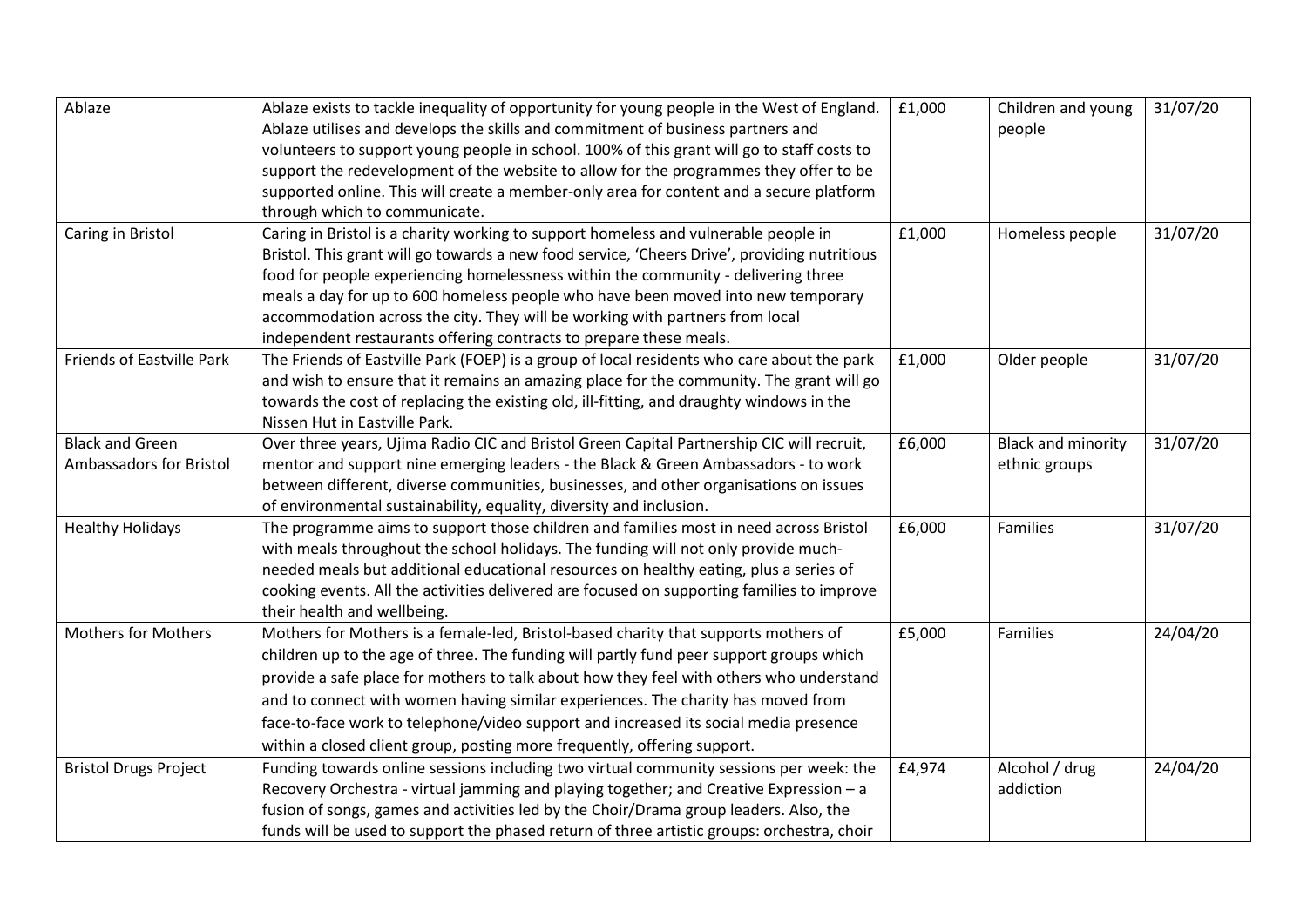|                             | and drama, when current restrictions are lifted. In total this will support an active cohort     |         |                           |          |
|-----------------------------|--------------------------------------------------------------------------------------------------|---------|---------------------------|----------|
|                             | of 83 registered members across the city.                                                        |         |                           |          |
| The Green House             | The charity provides free specialist counselling to those affected by sexual abuse and           | £1,400  | People with mental        | 31/01/20 |
|                             | rape, a service provided to both adults and child victims. Funding will go towards the           |         | health difficulties       |          |
|                             | cost of equipping a new counselling room at the purpose-built therapy centre in St Agnes         |         |                           |          |
|                             | Lodge, St Pauls.                                                                                 |         |                           |          |
| Womankind                   | This funding will be used to establish a Befriending project in Bristol targeting BAME           | £5,000  | <b>Black and minority</b> | 31/01/20 |
|                             | women and survivors of sexual violence, following the success of a similar project in            |         | ethnic women              |          |
|                             | South Gloucestershire. The 'befrienders' will be volunteers recruited from the                   |         |                           |          |
|                             | community, who will support a victim's recovery for up to a year.                                |         |                           |          |
| Strawberry Line Café        | This grant will be used at the Strawberry Line Café Cycle Hire in Yatton (a not-for-profit       | £4,678  | People with               | 31/01/20 |
|                             | social enterprise) to employ a person with learning disabilities as the Cycle Hire Assistant,    |         | learning difficulties     |          |
|                             | with required support and coordination, for 35 weeks, as well as the production of a 90-         |         |                           |          |
|                             | second promotional trailer for cycle hire.                                                       |         |                           |          |
| <b>Vitality Bristol CIC</b> | Funding will support the 5 <sup>th</sup> community micro-festival at Malcolm X Centre as well as | £2,750  | Local residents           | 31/01/20 |
|                             | various workshops for residents of Ashley, Easton and St Pauls, with a focus on well-            |         |                           |          |
|                             | being. The initiative aims to emphasize social cohesion and tackle poor eating habits and        |         |                           |          |
|                             | alcohol consumption.                                                                             |         |                           |          |
| <b>Talking Money</b>        | This charity provides financial advice via phone, email and face-to-face. This grant will go     | £5,000  | Disadvantaged /           | 31/01/20 |
|                             | towards the 'Meet the Need' project, which delivers financial advice to communities of           |         | low income                |          |
|                             | high deprivation in Bristol, by helping to fund an existing Advice Caseworker post.              |         |                           |          |
| <b>Changing Tunes</b>       | This national charity aids the rehabilitation of prisoners and ex-prisoners through music        | £5,000  | Ex-offenders and          | 31/01/20 |
|                             | and performance. This grant will cover 12 months of music rehabilitation, by funding a           |         | prisoners                 |          |
|                             | resident musician at St Mungo's Recovery College for approx. 16 ex-prisoners who are or          |         |                           |          |
|                             | have been homeless.                                                                              |         |                           |          |
| Curzon Clevedon             | Provides children's workshops, family friendly activities and Front Room Cinema to care          | £5,000  | Local residents           | 31/01/20 |
| Community Centre for        | homes. An appeal was launched in 2019 to fund major roof restoration for the whole               |         |                           |          |
| the Arts                    | cinema building.                                                                                 |         |                           |          |
| St Pauls Carnival CIC       | The grant will help fund the Carnival Fringe project which aims to provide events and            | £10,000 | <b>Black and minority</b> | 31/01/20 |
|                             | activities leading up to Carnival from 22 Jun-4 Jul, to increase understanding, celebrate        |         | ethnic groups             |          |
|                             | diversity and bring communities together, as well as engaging a wider Bristol audience in        |         |                           |          |
|                             | a Carnival 'brand' rather than just a one-off event. The 2020 theme of Legacy will               |         |                           |          |
|                             | celebrate the Windrush generation in Bristol through four focuses: the sharing of stories        |         |                           |          |
|                             | by community elders, costume-making, school activities and a Lawrence Hoo art                    |         |                           |          |
|                             | installation in St Paul's.                                                                       |         |                           |          |